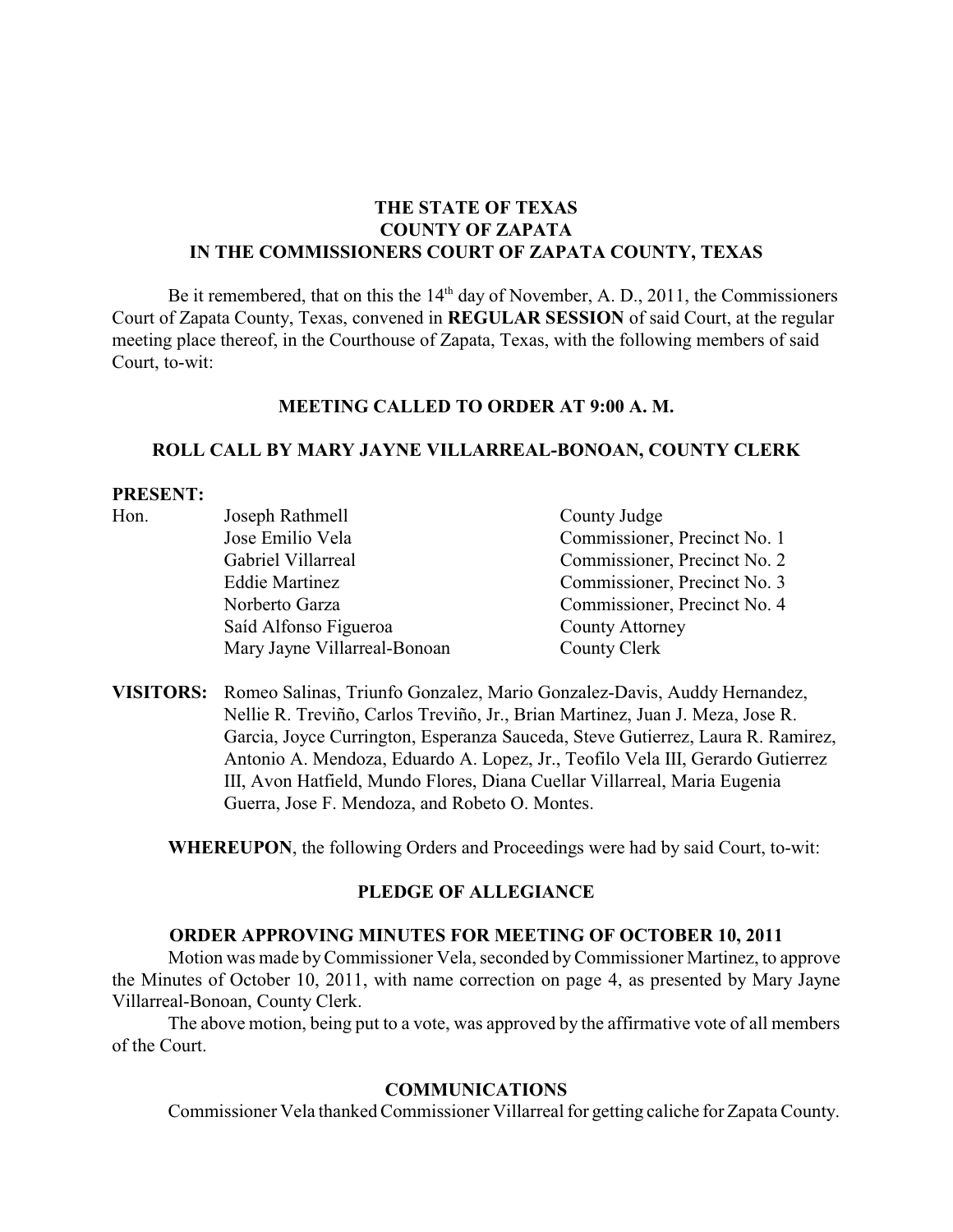Mundo Flores, Jr. addressed Commissioners' Court and advised that he has a program called Journey To Recovery. It is a 12 month program to help drug and alcohol dependencies. Participants attend class from 7 - 9 and also attend church services. They operate on donations and have 6 active participants in less than one month. Mr. Flores offered the services to the courts for those needing to complete community service hours.

Judge Rathmell stated that there was a very good turn out at the Veteran's event.

### **DEPARTMENTAL REPORTS**

Carlos Treviño, Jr., Zapata County Waterworks Director, reported on revenues for FY 2010-2011:

Mr. Treviño also commented on a public project regarding tire pick-up that is taking place. Tires can be deposited at the water plant yard behind the fire department from 8 - 5, Monday through Friday, next Saturday will be the final day for this project.

J.J. Meza, introduced Mr. Manuel Ramirez, who will be instructing the EMT Program by LCC. Mr. Ramirez stated that he is hoping the program will start in January 2012 at the new tech facility. Certain requirements must be met in order for participants to attend. The more students that participate the lesser the cost per student. Basic CPR training will also be available.

Luis Lauro Gonzalez, Zapata County Tax Assessor/Collector, reported that the tax office collected \$20,985.60 in Hotel Motel Tax fees and \$10,280,164.74 in tax collections for a rate of 63% collections.

#### **ORDER APPROVING TREASURER'S REPORT**

Motion was made byCommissioner Vela, seconded byCommissioner Villarreal, to approve Treasurer's Report as presented by Hon. Romeo Salinas, County Treasurer.

The above motion, being put to a vote, was approved by the affirmative vote of all members of the Court.

Steve Gutierrez of Azteca Economic Development and Preservation Corporation addressed Commissioners' Court. Mr. Gutierrez explained the services provided by the VITA program and is requesting a permanent site and in-kind donations in order to provide free copies of income tax returns to tax payers. The program is free of charge to tax payers. Last year they were housed at the public library, however there was a fee for copies. A training certification course will also be provided for volunteers.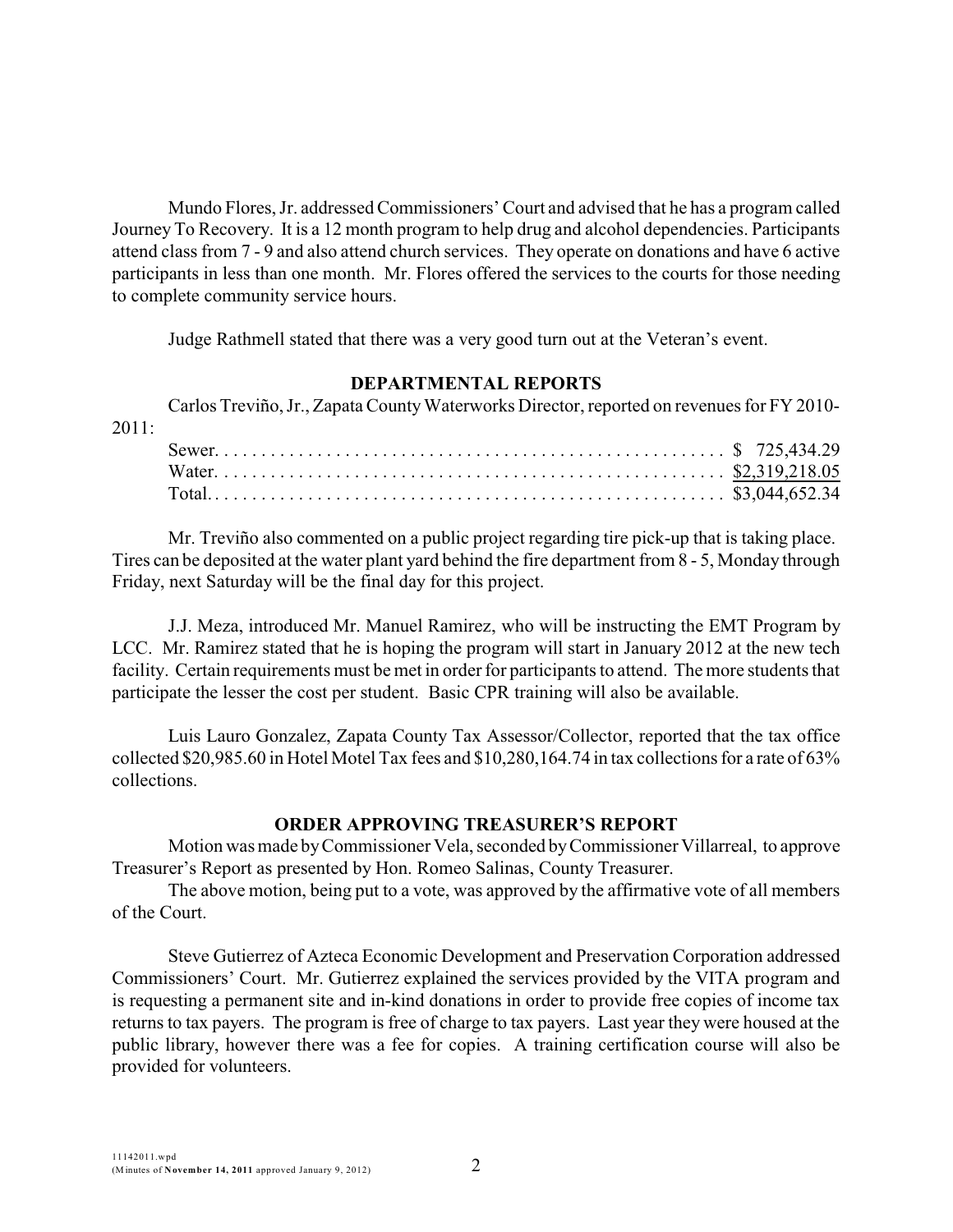### **ORDER APPROVING INVOICES**

Motion was made byCommissioner Garza, seconded byCommissioner Martinez, to approve invoices as presented by Triunfo Gonzalez, County Auditor.

The above motion, being put to a vote, was approved by the affirmative vote of all members of the Court.

# **REPORT ON INFRASTRUCTURE AND CLASSES FOR ZAPATA COUNTY TECHNICAL AND ADVANCED EDUCATION CENTER**

Dr. David Brown, Dean for Zapata County Technical and Advanced Education Center, reported that the fiber optic equipment is purchased and prepared for installation. The first test will take place on December 15 and should be up and running by January 15. They are working with several colleges. Classes will be face to face and distance learning. Laredo CommunityCollege will offer all distance learning classes here. There is no limit on number of students. The contractor will be here on Wednesday, November 16. Remedial classes will be available as well as training for jobs coming into this area.

# **REPORT ON ECONOMIC DEVELOPMENT SURVEY BY REBA-KISNER**

Mr. Steve Jones of Reba-Kisner reported on the Economic Development survey that was mailed out by Chamber of Commerce. (Report attached for the record.)

# **ORDER APPROVING MEMORANDUM OF AGREEMENT BETWEEN MARIA F. VILLARREAL AND ZAPATA COUNTY**

Motion was made byCommissioner Vela, seconded byCommissioner Villarreal, to approve a memorandum of agreement between Maria F. Villarreal and Zapata County as requested by Hon. Joseph Rathmell, County Judge.

The above motion, being put to a vote, was approved by the affirmative vote of all members of the Court.

# **ORDER APPOINTING NEW MEMBER TO BOARD OF DIRECTORS OF ZAPATA COUNTY APPRAISAL DISTRICT**

Motion was made by Commissioner Villarreal, seconded by Commissioner Martinez, to appoint Commissioner Vela, as board member to the Board of Directors of the Zapata County Appraisal District as requested by Hon. Joseph Rathmell, County Judge.

The above motion, being put to a vote, was approved by the affirmative vote of all members of the Court.

# **ORDER AUTHORIZING PAYMENT IN AMOUNT OF \$15,000.00 FOR FISCAL YEAR 2011-2012 FOR SOUTH TEXAS COUNCIL ON ALCOHOL AND DRUG ABUSE (STCADA)**

Motion was made by Commissioner Villarreal, seconded by Commissioner Martinez, to authorize payment in the amount of \$15,000.00 for fiscal year 2011-2012 for the South Texas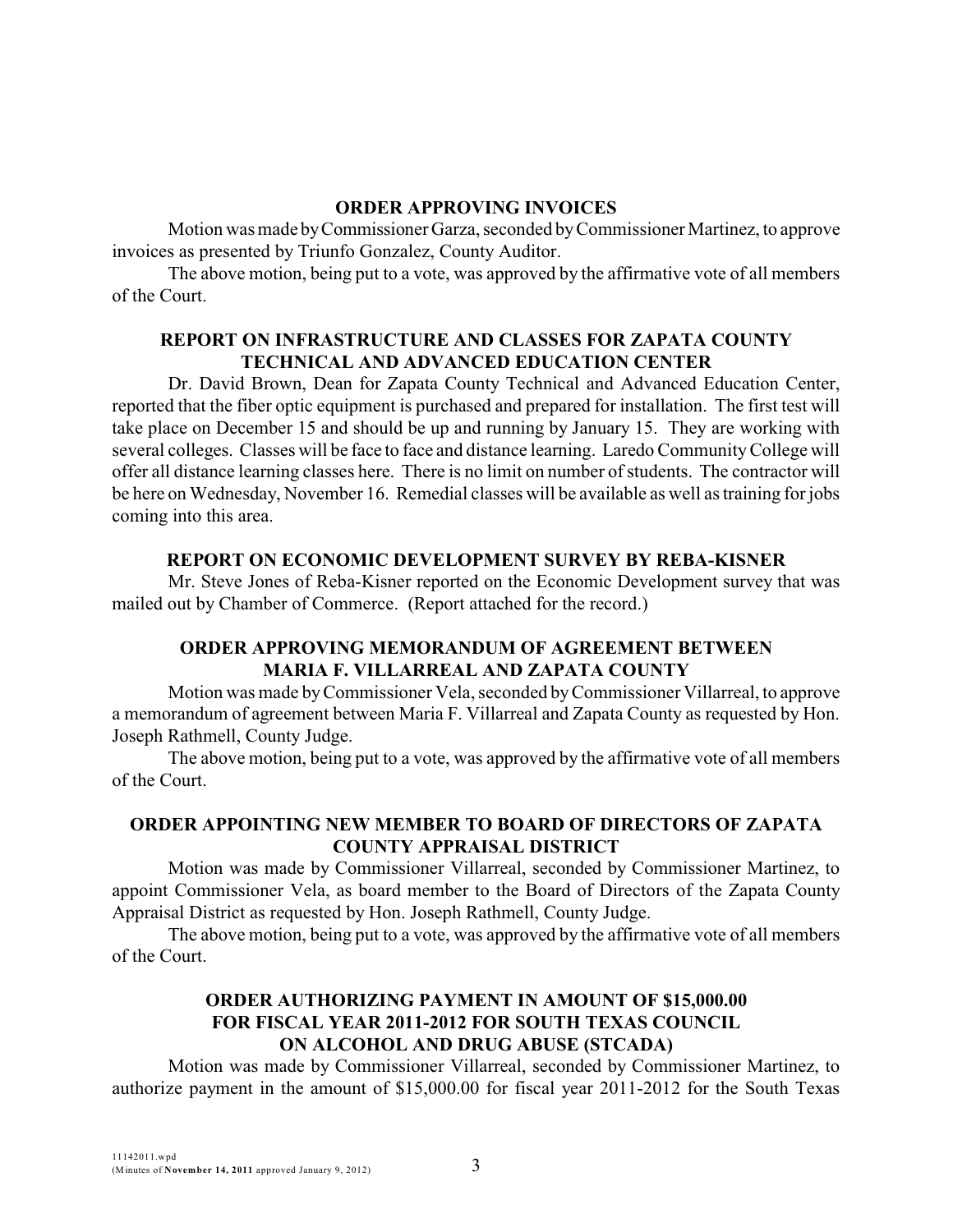Council on Alcohol and Drug Abuse (STCADA) as requested by Romeo Rodriguez, STCADA, Director.

The above motion, being put to a vote, was approved by the affirmative vote of all members of the Court.

### **ORDER APPROVING AGREEMENT BETWEEN ZAPATA COUNTY AND SERVING CHILDREN AND ADOLESCENTS IN NEED, INC. (SCAN)**

Motion was made by Commissioner Villarreal, seconded by Commissioner Martinez, to approve agreement between Zapata County and Serving Children and Adolescents in Need, Inc. (SCAN) as requested by Hon. Joseph Rathmell, County Judge.

The above motion, being put to a vote, was approved by the affirmative vote of all members of the Court.

### **ORDER APPROVING NAME CHANGE OF ZAPATA COUNTY ADVANCED EDUCATION CENTER TO ZAPATA COUNTY TECHNICAL AND ADVANCED EDUCATION CENTER**

Motion was made byCommissioner Vela, seconded byCommissioner Martinez, to approve the name change of the Zapata County Advanced Education Center to Zapata County Technical and Advanced Education Center as requested by Hon Joseph Rathmell, County Judge.

The above motion, being put to a vote, was approved by the affirmative vote of all members of the Court.

# **ORDER APPROVING LETTER OF CREDIT TO ESTABLISH STAND BY TRUST FUND FOR FINANCIAL ASSURANCE FOR CLOSURE AND POST CLOSURE OF SAN YGNACIO LANDFILL NO. 783 IN AMOUNT OF \$495,004 AND CLOSED LANDFILL NO. 1528 IN AMOUNT OF \$249,227 AS REQUIRED BY TCEQ**

Motion was made by Commissioner Garza, seconded by Commissioner Martinez, to approve the letter of credit to establish stand by trust fund for the financial assurance for the closure and post closure of San Ygnacio Landfill No. 783 in the amount of \$495,004 and closed landfill no. 1528 in the amount of \$249,227 as required by TCEQ, Deborah Wisneski, Financial Analyst, as requested by Triunfo Gonzalez, County Auditor.

The above motion, being put to a vote, was approved by the affirmative vote of all members of the Court.

### **ORDER APPROVING HIRING OF JUAN CARLOS SOLIS, JR., TO FILL SLOT #1 OF ZAPATA COUNTY SPECIAL ROAD AND BRIDGE DEPARTMENT PRECINCT ONE**

Motion was made byCommissioner Vela, seconded byCommissioner Martinez, to approve to hire Juan Carlos Solis, Jr., to fill slot #1 of the Zapata County Special Road and Bridge Department, Precinct 1 at \$8.25 per hour as requested by Hon. Jose E. Vela, Commissioner Pct.1.

The above motion, being put to a vote, was approved by the affirmative vote of all members of the Court.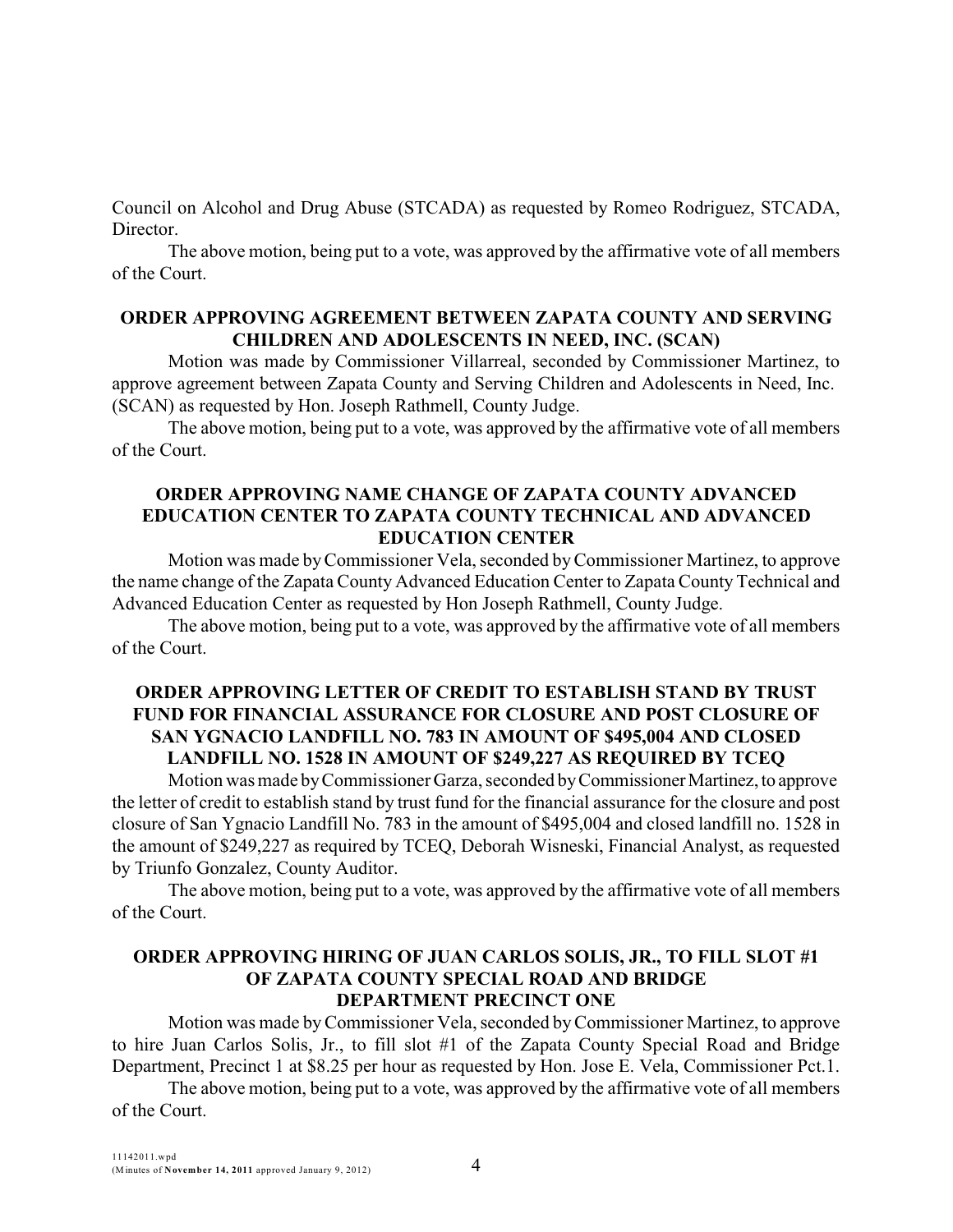# **ORDER APPROVING AUTHORIZATION TO PROCURE PROPOSALS FOR ANIMAL VETERINARY SERVICE IN ZAPATA COUNTY**

Motion was made byCommissioner Garza, seconded byCommissioner Martinez, to approve authorization to procure proposals for animal veterinary service in Zapata County for at least once weekly due to high demand from our local pet owners and ranchers as requested by Hon. Jose E. Vela, Commissioner Pct. 1.

The above motion, being put to a vote, was approved by the affirmative vote of all members of the Court.

# **ORDER ADOPTING PROPOSED CHANGE OF VISION INSURANCE COVERAGE OFFERED TO ZAPATA COUNTY EMPLOYEES**

Motion was made by Commissioner Martinez, seconded by Commissioner Garza, to adopt the proposed change of the vision insurance coverage offered to Zapata County employees, to take effect January 1, 2012 as requested by Nellie R. Treviño, Personnel Director.

The above motion, being put to a vote, was approved by the affirmative vote of all members of the Court.

# **ORDER APPROVING USE OF OSWALDO H. AND JUANITA G. RAMIREZ EXHIBIT HALL ON NOVEMBER 19, 2011 FOR 4H PROSPECT SHOW**

Motion was mad by Commissioner Garza, seconded by Commissioner Vela, to approve the use of the Oswaldo H. and Juanita G. Ramirez Exhibit Hall on November 19, 2011 for the 4-H Prospect Show as requested by Joe Garza.

The above motion, being put to a vote, was approved by the affirmative vote of all members of the Court.

# **ORDER APPROVING USE OF OSWALDO H. AND JUANITA G. RAMIREZ EXHIBIT HALL ON DECEMBER 3, 2011 FOR THE USDA TICK INSPECTOR ANNUAL HOLIDAY LUNCHEON**

Motion was made byCommissioner Garza, seconded byCommissioner Martinez, to approve the use of the Oswaldo H. and Juanita G. Ramirez Exhibit Hall on December 3, 2011 for the USDA Tick Inspector annual holiday luncheon as requested by Teofilo Vela, USDA Tick Inspector & Francisco Mendoza, County Shop.

The above motion, being put to a vote, was approved by the affirmative vote of all members of the Court.

# **0RDER ALLOWING USE OF OSWALDO H. AND JUANITA G. RAMIREZ EXHIBIT HALL NOVEMBER 16, 17, 22 AND 23, 2011 FOR ZAPATA COUNTY HISTORICAL COMMISSION'S QUINCEAÑERA BALL PRACTICE**

Motion was made by Commissioner Villarreal, seconded by Commissioner Garza, to allow the use of the Oswaldo H. and Juanita G. Ramirez Exhibit Hall on November 16, 17, 22 and 23, 2011 for the Zapata County Historical Commission's Quinceañera Ball practice as requested by Laura Ramirez, Historical Commission Treasurer.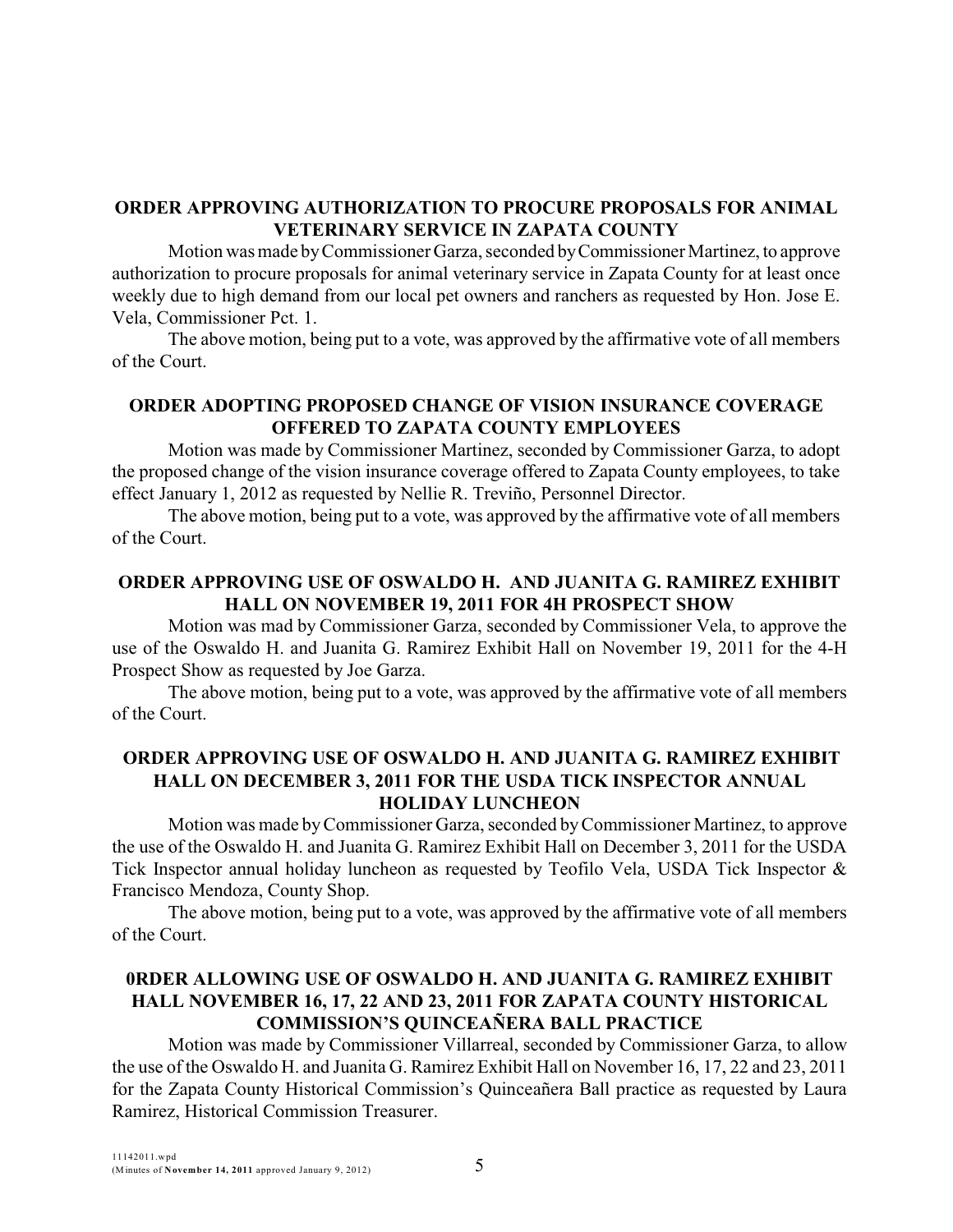The above motion, being put to a vote, was approved by the affirmative vote of all members of the Court.

### **ORDER APPROVING TRANSFER OF MONIQUE BARRERA FROM SLOT #3 TO SLOT #2 ENVIRONMENTAL DEPARTMENT**

Motion was made by Commissioner Villarreal, seconded by Commissioner Martinez, to approve transfer of Monique Barrera from Slot #3 to Slot #2 Environmental Department as requested by Guillermo Saenz, Environmental Department.

The above motion, being put to a vote, was approved by the affirmative vote of all members of the Court.

### **ORDER APPROVING TRANSFER OF LUIS HERRERA FROM SLOT #4 TO SLOT #3 ENVIRONMENTAL DEPARTMENT**

Motion was made byCommissioner Martinez, seconded byCommissioner Garza, to approve transfer of Luis Herrera from Slot #4 to Slot #3 Environmental Department as requested byGuillermo Saenz, Environmental Department.

The above motion, being put to a vote, was approved by the affirmative vote of all members of the Court.

# **ORDER TO TABLE REQUEST BY GUILLERMO SAENZ OF ENVIRONMENTAL DEPARTMENT TO HIRE LUIS GARZA AS PERMANENT EMPLOYEE IN SLOT #3**

Motion was made by Commissioner Martinez, seconded by Commissioner Garza, to table request by Guillermo Saenz of the Environmental Department to hire Luis Garza as permanent employee.

The above motion, being put to a vote, was approved by the affirmative vote of all members of the Court.

# **REQUEST BY JUAN CRUZ OF ESCAMILLA, PONECK AND CRUZ, LLP TO DISCUSS AND /OR TAKE ACTION TO AUTHORIZE LAW FIRM OF ESCAMILLA, PONECK AND CRUZ, LLP TO INITIALIZE JUDICIAL COURT PROCEEDINGS AGAINST M1 SOLUTIONS INC. FOR LAPTOPS AND ACCESSORY EQUIPMENT OWED BY M1 SOLUTIONS TO ZAPATA COUNTY SHERIFF'S DEPARTMENT WAS ADDRESSED IN EXECUTIVE SESSION**

#### **ORDER APPROVING INSTALLATION OF STREET LIGHTS AND STREET HUMPS**

*Mr. Tony Mendoza addressed Commissioners' Court regarding this item, he stated that the street lights were expensive and the cost added up. He further commented on the speed humps and stated that said humps hinder the operation of emergency vehicles.*

Motion was made byCommissioner Villarreal, seconded byCommissioner Garza, to approve installation of street lights at the following locations:

- a. 602 Fresno Street, Zapata town site
- b. 371 Gonzalez Street, Falcon Shores Subdivision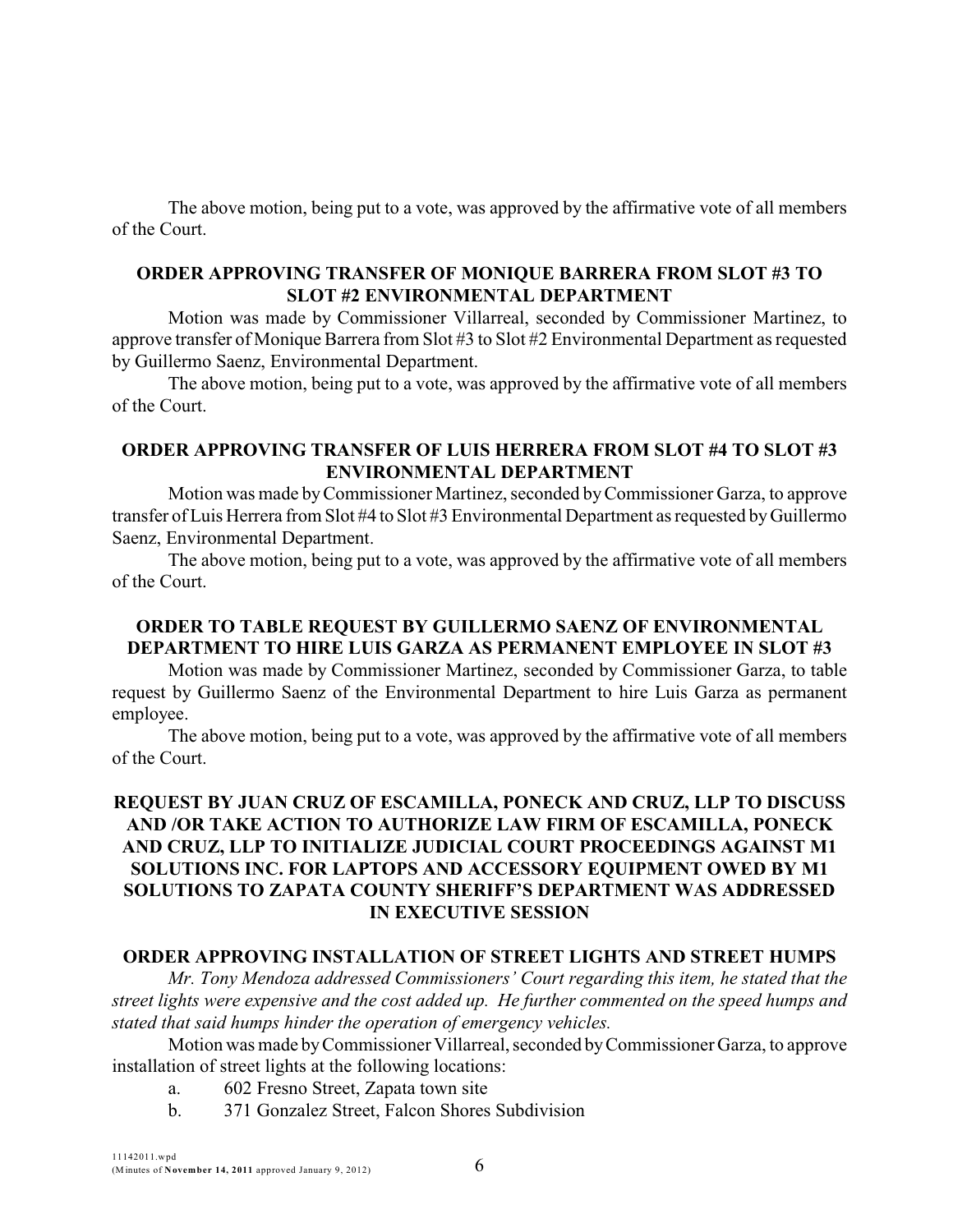c. 212 Lozano Street, Falcon Shores Subdivision

- d. 332 Gonzalez Street, Falcon Shores Subdivision
- e.  $301 \, 2^{nd}$  Street, Flores Addition
- f. 708 Glenn Street, Zapata town site
- g.  $205 \, 3^{rd}$  Street, Flores Addition (to replace deleted street light previously approved at 401 Glenn Street.)

as requested by Hon. Jose E. Vela, Commissioner Pct. 1.

The above motion, being put to a vote, was approved by the affirmative vote of all members of the Court.

Motion was made byCommissioner Villarreal, seconded byCommissioner Garza, to approve installation of speed hump a the following location:

a. Ramireño Street between  $2<sup>nd</sup>$  and  $5<sup>th</sup>$  Streets as requested by Hon. Jose E. Vela, Commissioner Pct. 1.

The above motion, being put to a vote, was approved by the affirmative vote of all members of the Court.

Motion was made byCommissioner Villarreal, seconded byCommissioner Garza, to approve installation of street light at the following locations:

a. 1301 Mahogany Avenue, Zapata town site

as requested by Hon. Gabriel Villarreal, Commissioner Pct. 2.

The above motion, being put to a vote, was approved by the affirmative vote of all members of the Court.

Motion was made byCommissioner Villarreal, seconded byCommissioner Garza, to approve installation of street lights at the following locations:

- a. Zapata County Cemetery
- b. 206 Ann Street (behind McDonald's)
- c. 5102 N. Siesta Lane
- d. 5205 Pacual
- e. 5307 Salvador Lane
- f. 406 Irene

as requested by Hon. Eddie Martinez, Commissioner Pct. 3.

The above motion, being put to a vote, was approved by the affirmative vote of all members of the Court.

Motion was made byCommissioner Villarreal, seconded byCommissioner Garza, to approve installation of speed hump a the following location:

- a. 5411 Kenneth Lane (Siesta Shores)
- b. 5307 Salvador
- c. 5323 Laredo Lane

as requested by Hon. Eddie Martinez, Commissioner Pct. 3.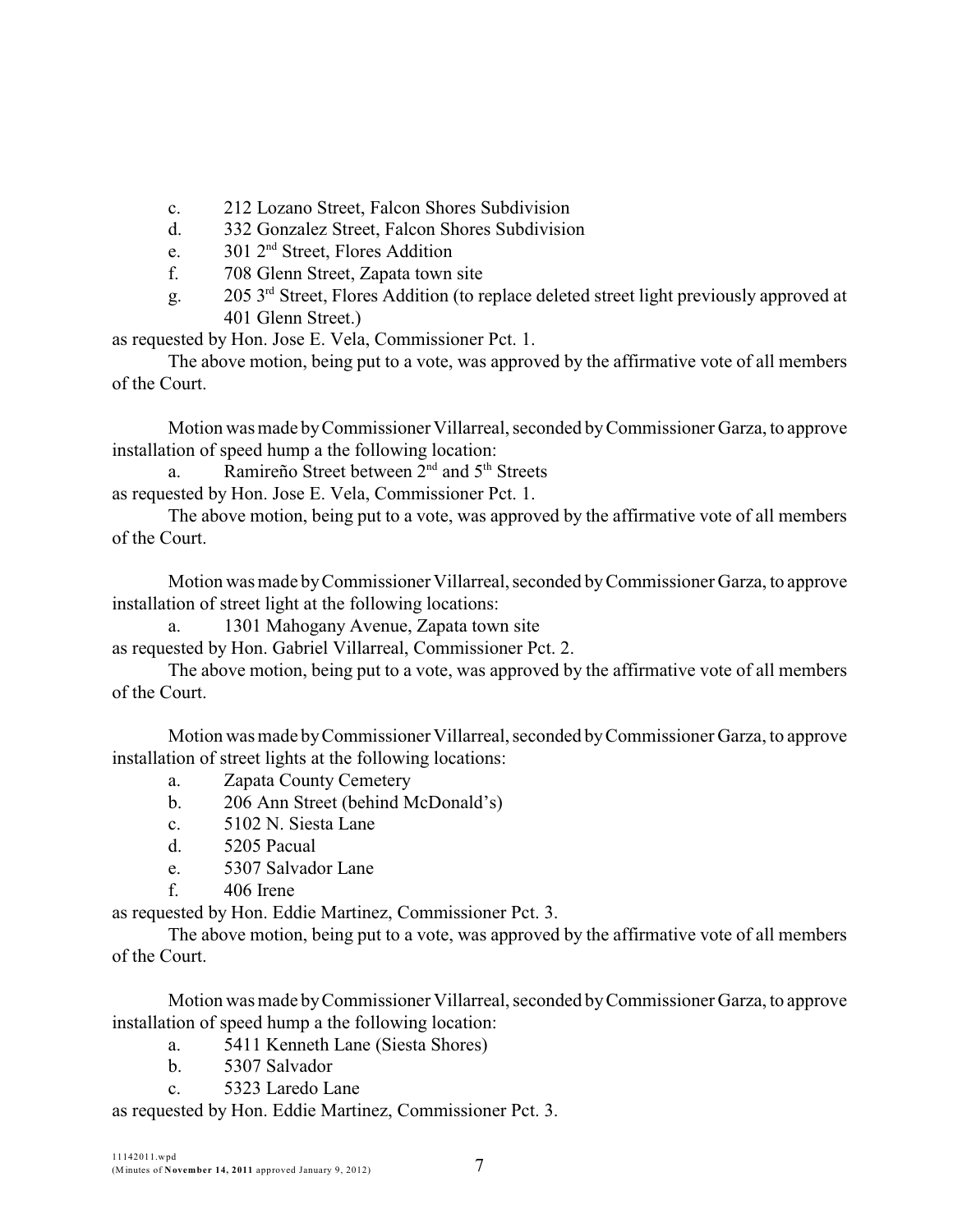The above motion, being put to a vote, was approved by the affirmative vote of all members of the Court.

Motion was made byCommissioner Villarreal, seconded byCommissioner Garza, to approve installation of street lights at the following locations:

a. 1416 Ramireño

b. 1702  $2<sup>nd</sup>$  Street & Zapata

as requested by Hon. Norberto Garza, Commissioner Pct. 4.

The above motion, being put to a vote, was approved by the affirmative vote of all members of the Court.

Motion was made byCommissioner Villarreal, seconded byCommissioner Garza, to approve installation of speed hump a the following location:

- a.  $1505$  1<sup>st</sup> Street between Roma & Guerrero
- b. 1801  $2<sup>nd</sup>$  Street on the corner of Ramireño between 1<sup>st</sup> & 2nd
- c. 602 Zapata between  $4<sup>th</sup>$  & Ramireño

as requested by Hon. Norberto Garza, Commissioner Pct. 4.

The above motion, being put to a vote, was approved by the affirmative vote of all members of the Court.

# **ORDER APPROVING RESOLUTION TO APPROVE 2012 INDIGENT DEFENSE FORMULA GRANT PROGRAM**

Motion was made byCommissioner Villarreal, seconded byCommissioner Garza, to approve a resolution to approve the 2012 Indigent Defense Formula Grant Program as requested by Hon. Joseph Rathemell, County Judge.

The above motion, being put to a vote, was approved by the affirmative vote of all members of the Court.

# **ORDER APPROVING PROCLAMATION COMMEMORATING THE 60TH ANNIVERSARY OF RELOCATION OF COMMUNITIES WITHIN ZAPATA COUNTY**

Motion was made by Commissioner Vela, seconded byCommissioner Villarreal, to approve a proclamation commemorating the  $60<sup>th</sup>$  anniversary of the relocation of communities within Zapata County as requested by Hon. Jose E. Vela, Commissioner Pct. 1.

The above motion, being put to a vote, was approved by the affirmative vote of all members of the Court.

# **COMMUNICATIONS**

Commissioner Eddie Martinez, stated that he had been informed by Ismael Hinojosa of the Gateway Clinic that IRS did not approve of the offer made by Zapata County.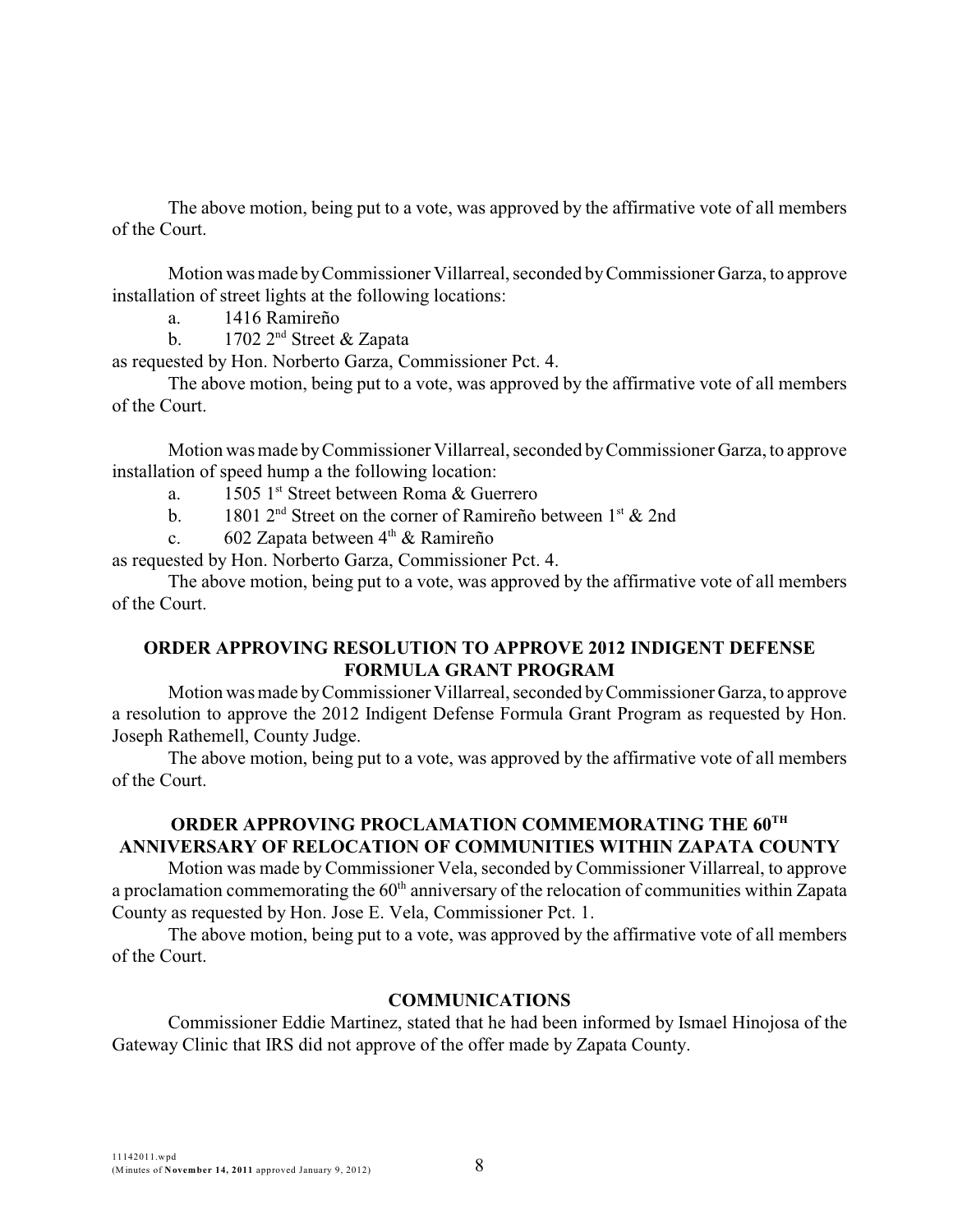### **MOTION WAS MADE BY COMMISSIONER MARTINEZ, SECONDED BY COMMISSIONER GARZA, TO ENTER INTO EXECUTIVE SESSION**

# **MOTION WAS MADE BY COMMISSIONER GARZA, SECONDED BY COMMISSIONER VILLARREAL, TO RETURN TO REGULAR SESSION**

# **NO ACTION WAS TAKEN ON REQUEST BY JUAN CRUZ OF ESCAMILLA, PONECK AND CRUZ, LLP TO DISCUSS AND /OR TAKE ACTION TO AUTHORIZE LAW FIRM OF ESCAMILLA, PONECK AND CRUZ, LLP TO INITIALIZE JUDICIAL COURT PROCEEDINGS AGAINST M1 SOLUTIONS INC. FOR LAPTOPS AND ACCESSORY EQUIPMENT OWED BY M1 SOLUTIONS TO ZAPATA COUNTY SHERIFF'S DEPARTMENT**

# **ORDER ACCEPTING TITLE TO PARCEL OF LAND FROM SIESTA SHORES WATER CONTROL AND IMPROVEMENT DISTRICT AS DESCRIBED IN VOLUME 646 PAGE 209 AT NO COST TO ZAPATA COUNTY**

Motion was made byCommissioner Vela, seconded byCommissioner Garza, to approve and accept the title to a parcel of land from the Siesta Shores Water Control and Improvement District, as described in Volume 646, Page 209, at no cost to Zapata County, for the operation and maintenance of Lift Station G. This will take effect upon signing and recording of document as requested by Hon. Said A. Figueroa, County Attorney.

The above motion, being put to a vote, was approved by the affirmative vote of all members of the Court.

### **ORDER APPROVING CONTRACT FOR WATER BETWEEN ZAPATA COUNTY WCID ADJUDICATION NUMBER 0803-008 (HIGHWAY 16 WATER DISTRICT) AND ZAPATA COUNTY WATER WORKS DATED JULY 27, 2011**

Motion was made byCommissioner Garza, seconded byCommissioner Villarreal, to approve contract for water between Zapata County WCID adjudication number 0803-008 (Highway Water District) and Zapata County Water Works dated July 27, 2011 to take effect December 31, 2011 as requested by Hon. Said A. Figueroa, County Attorney.

The above motion, being put to a vote, was approved by the affirmative vote of all members of the Court.

# **NO ACTION WAS TAKEN ON REQUEST BY JUAN CRUZ OF ESCAMILLA, PONECK & CRUZ, LLP FOR DISCUSSION AND POSSIBLE ACTION REGARDING CAUSE NO. 7,779 ZAPATA COUNTY VS. SATTERFIELD & PONTIKES CONSTRUCTION, INC. 49 JUDICIAL COURT OF ZAPATA COUNTY TEXAS AND ANY MATTERS TH INCIDENT THEREOF**